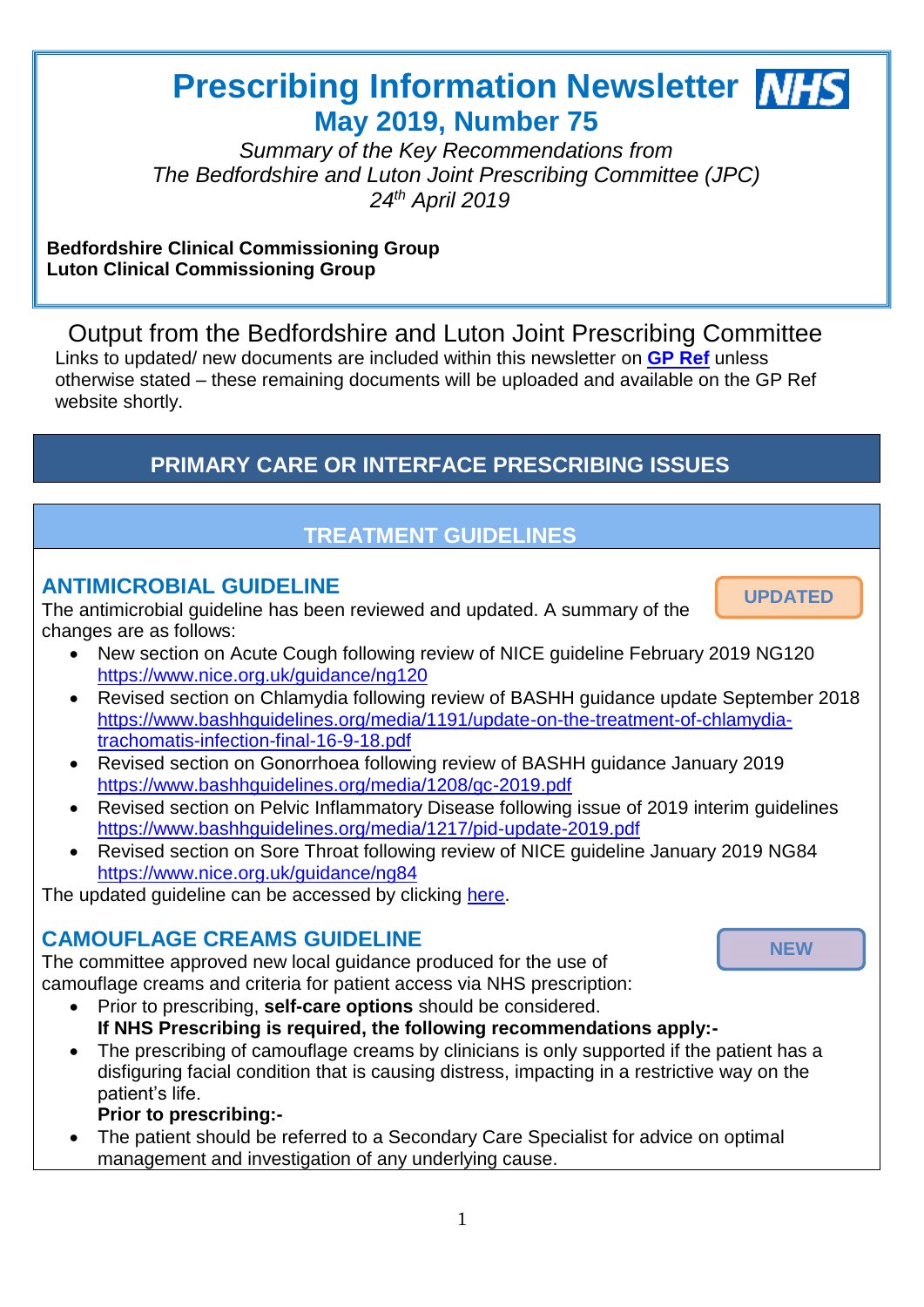The patient should be referred to a trained skin camouflage practitioner for colour matching

The updated quideline can be accessed by clicking [here](http://www.gpref.bedfordshire.nhs.uk/media/219729/camouflagecreamsmay2019.pdf)

### **OSTEOPOROSIS GUIDELINE**

The choice of oral bisphosphonates was reviewed by the committee. Based on local expert opinion, with regards the choice of oral bisphosphonates, the guidelines have been amended to say:

 Use either alendronic acid 70mg weekly tablets or risedronate sodium 35mg weekly tablets (N.B: ibandronic acid 150mg monthly tablets can be used as an alternative if compliance is an issue)

# **SHARED CARE GUIDELINES AND TREATMENT PATHWAYS**

# **SHARED (AND TRANSFER OF) CARE GUIDANCE FOR THE MANAGEMENT OF ALZHEIMER'S DISEASE (BCCG ONLY)**

The publication of NICE NG97 June 2018 and update of NICE TA 217 resulted in potential change in practice of prescribing cognitive enhancing drugs (CEDs). The key point following the update of the shared care guideline are as follows:

 Primary care clinicians may start treatment with memantine as an adjunct to acetylcholinesterase (AChE) inhibitors without taking advice from a specialist clinician. This only applies to those clinicians who have received training and are comfortable to manage this addition.

The shared care guideline will be published on the *[GP Ref](http://www.gpref.bedfordshire.nhs.uk/referrals/bedfordshire-and-luton-joint-prescribing-committee-(jpc).aspx)* website in due course.

# **TREATMENT OF SEVERE PSORIASIS PATHWAY**

BCCG and LCCG have reviewed the biologic pathway and have made the following changes:

- BCCG and LCCG now routinely commission third line biologic therapy for the treatment of psoriasis on recommendation of a consultant dermatologist with expertise in biologics.
- Tildrakizumab and certolizumab endorsed by NICE for treatment of psoriasis in April 2019 have also been incorporated into the pathway.

To access the updated pathway, click [here](http://www.gpref.bedfordshire.nhs.uk/media/219433/psoriasistreatmentpathway.pdf)

# **PRIMARY CARE HEADACHE PATHWAY (BCCG ONLY)**

The committee approved a new pathway based on national guidance led by the BCCG Planned care commissioning team for the management of headache and migraine for use in primary care with the aim of empowering GPs to manage patients in Primary Care and reduce first outpatient appointments, resulting in a shorter 'Referral To Treatment' rates. The pathway will be published on the *[GP Ref](http://www.gpref.bedfordshire.nhs.uk/referrals/bedfordshire-and-luton-joint-prescribing-committee-(jpc).aspx)* website in due course.



**NEW**

**UPDATED**

**UPDATED**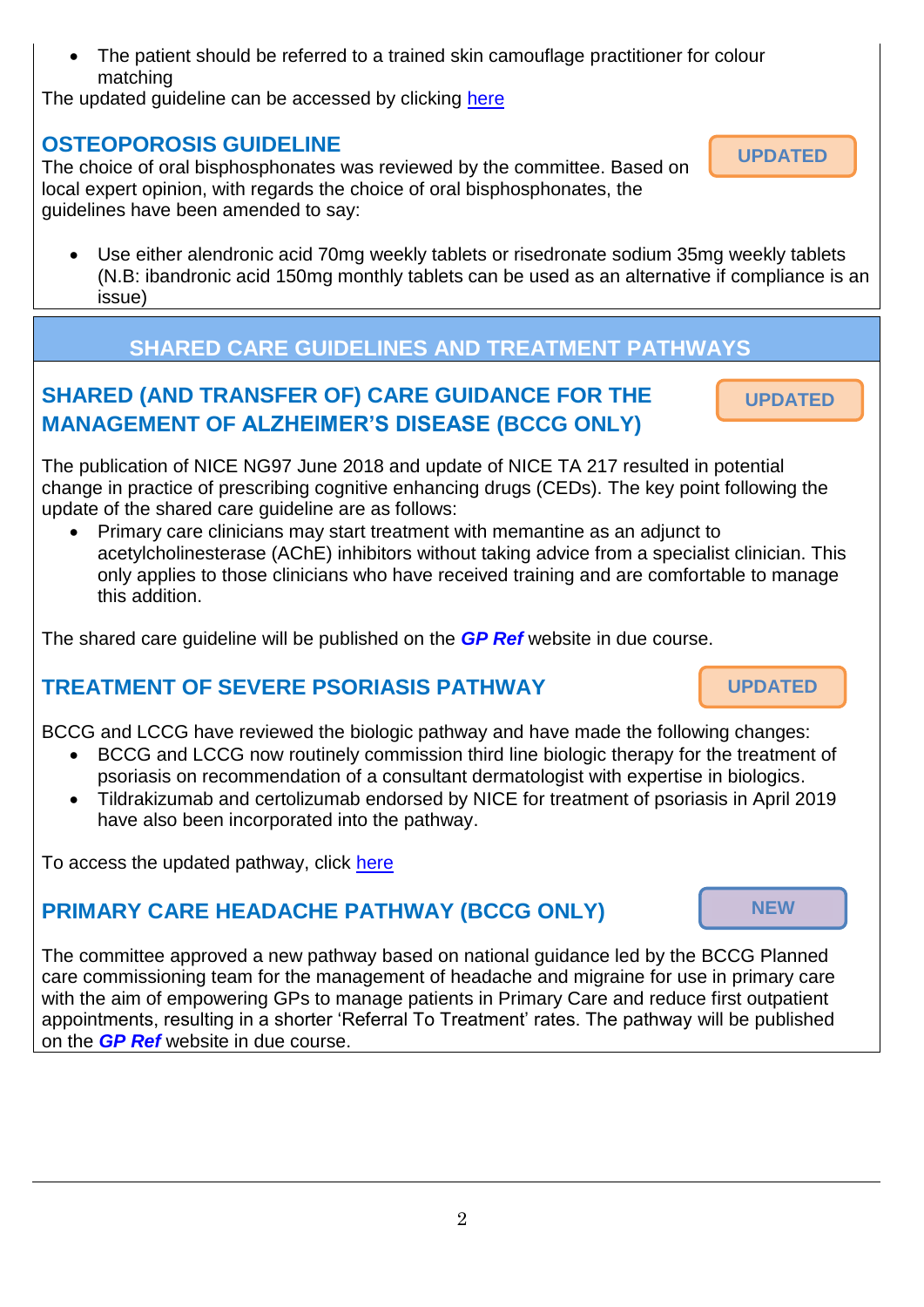#### **JPC BULLETINS**

### **BULLETIN 260: ADDITION OF ADJUVANT BISPHOSPHONATE THERAPY FOR THE MANAGEMENT OF EARLY BREAST CANCER FOR POST-MENOPAUSAL WOMEN TO IMPROVE BREAST CANCER SURVIVAL**

**UPDATED**

The bulletin has been updated to reflect the CCG current position in relation to bisphosphonate choices:

- BCCG endorses the use of zoledronic acid injection, with patients offered oral ibandronic acid as an alternative in patients who are not suitable for zoledronic acid. Sodium clodronate is the oral bisphosphonate of choice recommended by the NICE guideline (NG101). Local current practice indicates that oral ibandronic acid is commonly used. Patient individual factors such as adherence, patient preference and side-effect profile should be taken into consideration when choosing the most appropriate oral bisphosphonate.
- LCCG endorse the recommendations of the NICE guideline NG101, zolendronic acid injection or oral sodium clodronate as an alternative to the injection.
- Both BCCG and LCCG recommend maxiumum treatment duration of 3 years.

The bulletin can be accessed by clicking [here](http://www.gpref.bedfordshire.nhs.uk/media/219436/bulletin260_bisphosphonatesearlybreastcancer.pdf)

#### **ANTIBIOTIC PROPHYLAXIS TO PREVENT EXACERBATIONS FOR NON-CYSTIC FIBROSIS BRONCHIECTASIS – FOCUS ON THE USE OF INHALED/NEBULISED TOBRAMYCIN AND COLISTIMETHATE**

**NEW**

The committee agreed to support use in line with criteria to be developed in conjunction with the Specialists and there would be no CCG funding until the criteria were agreed and proformas set up. Specialist initiation, GPs to continue prescribing of colistimethate but prescribing of tobramycin to be retained by specialists.

### **RECENT PUBLICATIONS**

#### **Drug Safety Updates (DSU) and Patient Safety Alerts**

The MHRA Drug Safety Update for March 2019 was noted by the Committee for information and action.Both CCGs are actively engaging with the relevant teams and taking action where required. [Click here for the March 2019 MHRA DSU newsletter.](https://assets.publishing.service.gov.uk/government/uploads/system/uploads/attachment_data/file/787952/March-2019-PDF-final.pdf)

The main drug safety updates to note:

- Fluoroquinolone antibiotics: new restrictions and precautions for use due to very rare reports of disabling and potentially long-lasting or irreversible side effects.
- Onivyde (irinotecan, liposomal formulations): reports of serious and fatal thromboembolic events.
- Medicines with teratogenic potential: what is effective contraception and how often is pregnancy testing needed?

#### **SECONDARY CARE PRESCRIBING/ FORMULARY/ COMMISSIONING ISSUES**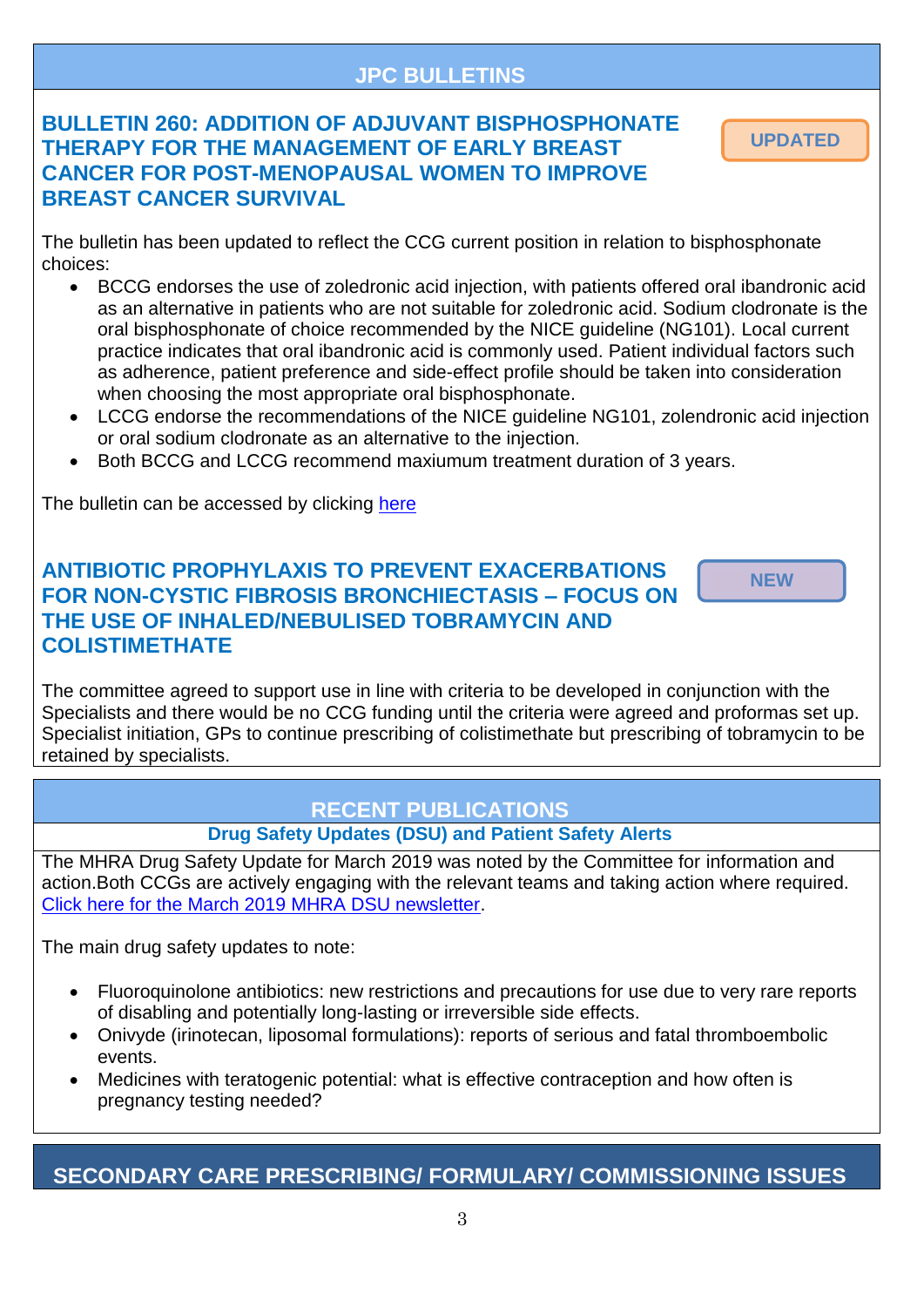#### **FORMULARY**

**The Bedfordshire and Luton Joint Formulary (a combined medicines formulary for use by BCCG, LCCG, Bedford Hospital and the Luton and Dunstable University Hospital) is due to 'go live' in June 2019.** 

#### **FORMULARY REVIEW OF TESTING STRIPS AND METERS FOR SELF-MONITORING OF BLOOD GLUCOSE IN PATIENTS WITH DIABETES UPDATED**

The committee approved BCCG and LCCG proposal to remove 'True Result' Blood Glucose Testing Meter/strips from the Formulary (and the corresponding JPC Bulletin) as the testing strips are now no longer considered to be cost-effective as lower acquisition cost products are now available.

### **WOUND CARE FORMULARY**

The committee approved a formulary change request from LCCG. LCCG have changed from the Profore system to the Jobst Comprifore range. BCCG currently use the K range.

# **Additional Papers / issues considered by the Committee - for information New Update**

**FreeStyle Libre Update**

The committee noted that BCCG and LCCG had agreed to support the national criteria for funding of Flash Glucose Monitoring (FreeStyle Libre®) System. The committee endorsed the changes i.e. previous bulletins retired and replaced by the national guidance.The new information can be accessed [by clicking here.](http://www.gpref.bedfordshire.nhs.uk/referrals/bedfordshire-and-luton-joint-prescribing-committee-(jpc)/flash-glucose-monitoring-system.aspx) The JPC secretary updated the committee on the policy implementation. The initial supply of the Flash Glucose Monitoring (FreeStyle Libre®) System will be made by the Specialist Service with the GP being asked to continue prescribing on the advice of the Specialist, in line with national funding arrangements. Most patients will be reviewed by the Specialist Team at 6 months and annually thereafter. The GP will be advised by the Specialist Team on whether it is appropriate for a patient to continue to receive FreeStyle Libre®, after each review. In addition, that the CCGs had agreed funding for 2 years (from 1<sup>st</sup> April 2019) and that continuation of funding would be reviewed before April 2021.

#### **Vitamin D Patient Information Leaflet**

The committee virtually approved a new local BCCG and LCCG Vitamin D Patient Information Leaflet developed to complement the current guideline implementation, promoting patient education and self care agenda. GPs are advised to recommend generic 'vitamin D supplements' rather than branded products to patients for purchase from their local community pharmacy. This will help community pharmacy team to make provision for supply and recommend the supplements they have available. The vitamin D patient information leaflet will be published on the *[GP Ref](http://www.gpref.bedfordshire.nhs.uk/referrals/bedfordshire-and-luton-joint-prescribing-committee-(jpc).aspx)* website and including within the guidelines in due course.

**Regional Medicines Optimisation Committee (RMOC)**

The latest RMOC meeting update is available here [via this link](https://www.sps.nhs.uk/articles/regional-medicines-optimisation-committee-newsletter-issue-2-2019/)

#### **NICE Guidance issued/updated**

**Guidance/ CCG Commissioned Technology Appraisals where JPC action is required** 

**UPDATED**